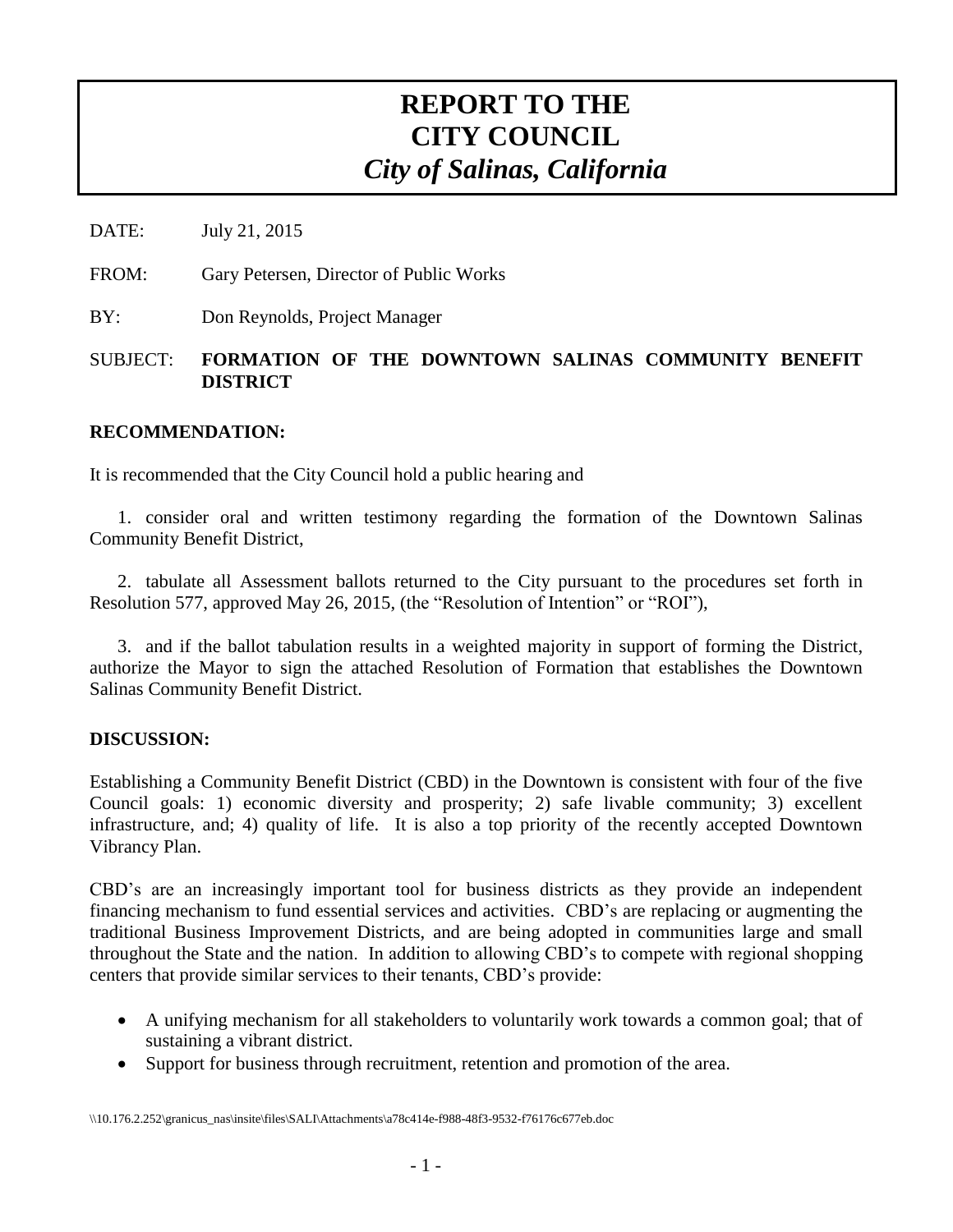- Clean-up program, enhanced landscaping and decorations, increased safety, and public space development and management. The activation of the downtown's pubic spaces is particularly relevant to Salinas.
- Effective marketing and promotion, and organize area events.

With this objective in mind, the City budgeted \$80,000 in FY 20014-15, retained an expert consultant in New City America, and began working with the County and other downtown property owners to explore the possibility of forming a new kind of assessment district in Salinas based on property type rather than business type.

Leading the effort to form a Downtown Community Benefit District is the 25-member Steering Committee that has met nine-times between April 2014 and April 2015. The Committee has undertaken considerable analysis and outreach effort to make sure that that a Community Benefit District was feasible and to define the geographic area of those who support it. Based upon a survey that indicated a majority of property owners who agree to assess themselves to bring these benefits to Downtown, a District Management Plan and Engineer's Report were drafted. At its April 21, 2015 meeting, the Steering Committee approved the Plan and Engineers Report.

The CBD's proposed budget during its initial year is \$450,000, and must be used as follows:

60% (\$270,000 per year) is committed to clean-up programs, enhanced landscaping and decorations, and public space development and activation.

22% (\$100,000 per year) is committed to District identity and marketing,

14% (\$63,000 per year) for overhead and staff, and

4% (\$17,000 per year) for contingencies and non-payment.

These funds will provide enhanced services over and above baseline services provided by the City's General Fund. Those interested in additional detail, can find the complete library of staff reports, the proposed Management Plan and Engineer's Report at the City's website: [http://www.ci.salinas.ca.us/services/CBD.cfm.](http://www.ci.salinas.ca.us/services/CBD.cfm)

Consistent with the formation process described in City Ordinance 2556, petitions to form the District were mailed to property owners following the Steering Committee's approval April 21. Article 8 of Ordinance 2556 provides for the City Council to initiate the formation of a CBD upon the submission of a written petition, signed by property owners in the proposed district who will pay more than 30% of the of the assessment proposed to be levied, (this is \$130,000 of the value of the petitions). 43% of the petitions received support the formation of the new CBD.

Having exceeded the 30% threshold, the City Council took six distinct actions on May 26<sup>th</sup> to initiate the formation of the Salinas Downtown Community Benefit District:

- 1) Approved Resolution 577 ("ROI") declaring its intention to form the Downtown Salinas Community Benefit District;
- 2) Approved its Management Plan (with the CBD budget) and Engineers Report;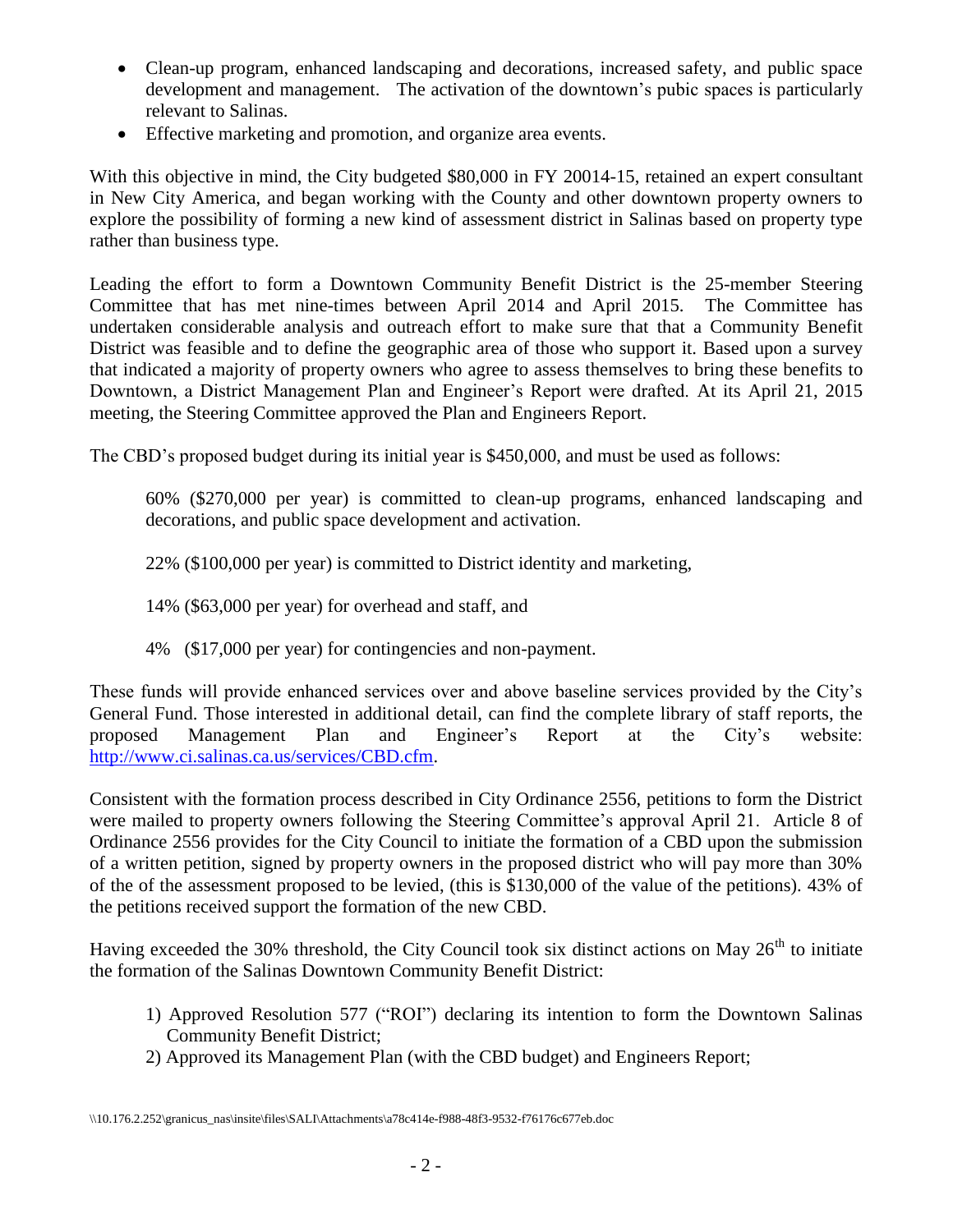- 3) Authorized the City Manager to sign the petition to assess the City properties within the proposed district, consistent with Government Code 53753 and Section 4 of Article XIIID of the California Constitution;
- 4) Directed the City Clerk to mail ballots to proposed district property owners;
- 5) Authorized the City Manager to vote "yes" on behalf of the City to assess the City's properties within the proposed District, and;
- 6) Set July 21, 2015 at 4 PM for a public hearing in the City Council Rotunda at 200 Lincoln Avenue to tabulate returned ballots, and determine if a weighted majority of property owners support the formation of the District.

As required by State law, the Property owners have no less than 45-days to respond to the attached Ballot Packet that was mailed June 3, 2015. The Ballot Packet's cover letter clearly describes the process and includes the estimated amount of assessment applicable to each parcel. A Ballot is included that constitutes the "notice of public hearing." It allows a property owner to vote in support, or against the formation of the District. The Ballot Packet also includes the Resolution of Intent and links to the Management Plan and Engineer's Report. The City Clerk published the Notice of Intent in the Salinas Californian newspaper June 3, 2015.

## **PUBLIC HEARING:**

Consistent with the State Constitution, the mail ballots have to be received by the City Clerk with a clearly indicated "yes" or "no" and be signed by the property owner at the close of the public testimony at the Public Hearing (at or nearly after 4PM, July 21, 2015). Ballots are weighted by the amount of assessment they represent. The public hearing provides property owners an opportunity to voice their opinions regarding the formation of the District and cast their votes for or against the District in a public forum. After the close of the public testimony ballots will no longer be received.

At the close of the public hearing, staff will ask the Mayor to recess the meeting and the City Clerk or her designee(s) will unseal and tally the ballots at her desk in the City Council Rotunda. Once completed, the City Clerk will request the Mayor to reconvene the meeting. Staff will present the final ballot count and the agenda item will commence.

If the weighted ballot count in support of the District is exceeded by the weight of those in opposition, the City Council cannot take action to form the District.

If the weighted ballot count in support of the assessment is not exceeded by the weighted ballot count in opposition to the assessment, the City Council may introduce the attached Resolution of Formation that forms the District benefiting the parcels. If the Council approves the Resolution of Formation, the District is formed.

## **NEXT STEPS:**

If the Resolution of Formation is approved by the Council, the City would then notify the County Property Tax Assessor to levy the assessments on the next cycle of property tax bills consistent with the amounts listed in the District's Management Plan and Engineer's Report. If tax exempt parcels exist within the District (US Post Office) the City will have to bill them directly. The assessments will appear as a line item on the property tax bills. When the funds are collected (twice annually in December and June), the County will send a check to the City. Once a non-profit organization has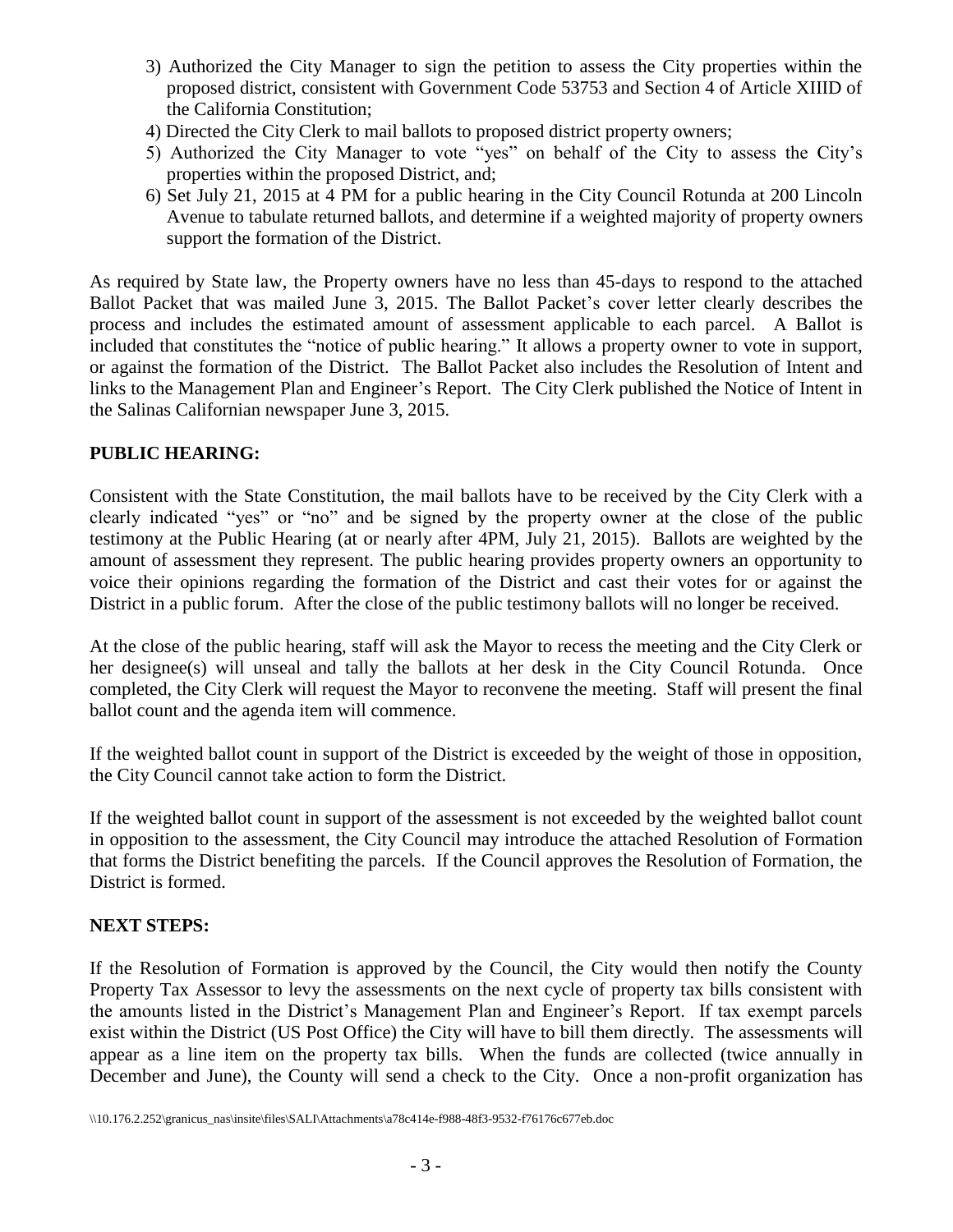been established to govern the new District, the City will contract with that corporation to provide CBD services.

If the Resolution of Formation is approved, it is anticipated that the Steering Committee will begin work immediately to establish the non-profit corporation and appoint an Interim Board of Directors. An agreement with the Interim Board of Directors of the new non-profit management corporation will likely take 90-120 days to execute. In the meantime, staff will work closely with the Steering Committee to ensure the work of establishing and executing this new program proceeds effectively and efficiently. For this to happen, the Interim Board will also have to work closely with the Oldtown Salinas Association, to make sure the transition allows for open communication, that is responsive to all of the stakeholder's needs, and avoids unnecessary duplication of services or administrative functions. Staff will return, on a date to be determined, to the City Council for approval of the contract with the new non-profit management corporation for administration of the district as recommended by the Interim Board of Directors.

# **TRANSITION:**

Due to the coincidental timing of the CBD formation process and the annual renewal of the OSA assessments, OSA finds itself in a cash-flow crunch. OSA spends approximately \$11,000 per month to manage the daily operations, the Saturday OSA Market Place, and pay for the landscape and security services. Since 2005, OSA has asked for private property owners to donate and pay for the landscape maintenance costs and this campaign did not occur this year due to the apparent conflict with the CBD formation process. Its current cash flow will last through July 31, but be insufficient to cover the period between August and October when if approved, the new OSA assessment revenues would begin to flow. It is in the best interest of all the stakeholders to continue these services during the transition.

The ROI and City Ordinance provide for the advancement of the City's CBD assessment in July to expedite the establishment of the new CBD. This amount is estimated to be \$89,000. Funds could be advanced to the Interim CBD Board and an arrangement between the Interim Board and OSA be established to help OSA fund their operations through October. In theory, when the OSA revenue stream flows again in October, OSA can repay the CBD for these costs. In any event, it is staff's recommendation that if the CBD is approved, that the City agree to advance its assessment payment to the Interim CBD Board in the interest in forming the new district quickly, and to prevent an interruption of the ongoing services being provided now in the Downtown.

# **ISSUE:**

After receiving public testimony and the results of the balloting process from the City Clerk, if said weighted votes supporting the formation of the District exceed those votes opposing it, shall the City Council approve a resolution of formation and establish the new Downtown Salinas Community Benefit District? (Note: if the weighted votes in opposition exceed those in support, the City Council cannot take action to form the District.)

# **FISCAL IMPACT:**

If the CBD is approved, the estimated annual assessment cost to the City is \$101,732.53. When One Main Street closes escrow and title to the National Steinbeck Center building and the land on which its sits transfer to CSUMB, this amount decreases by \$12,510.37 to \$89,222.16.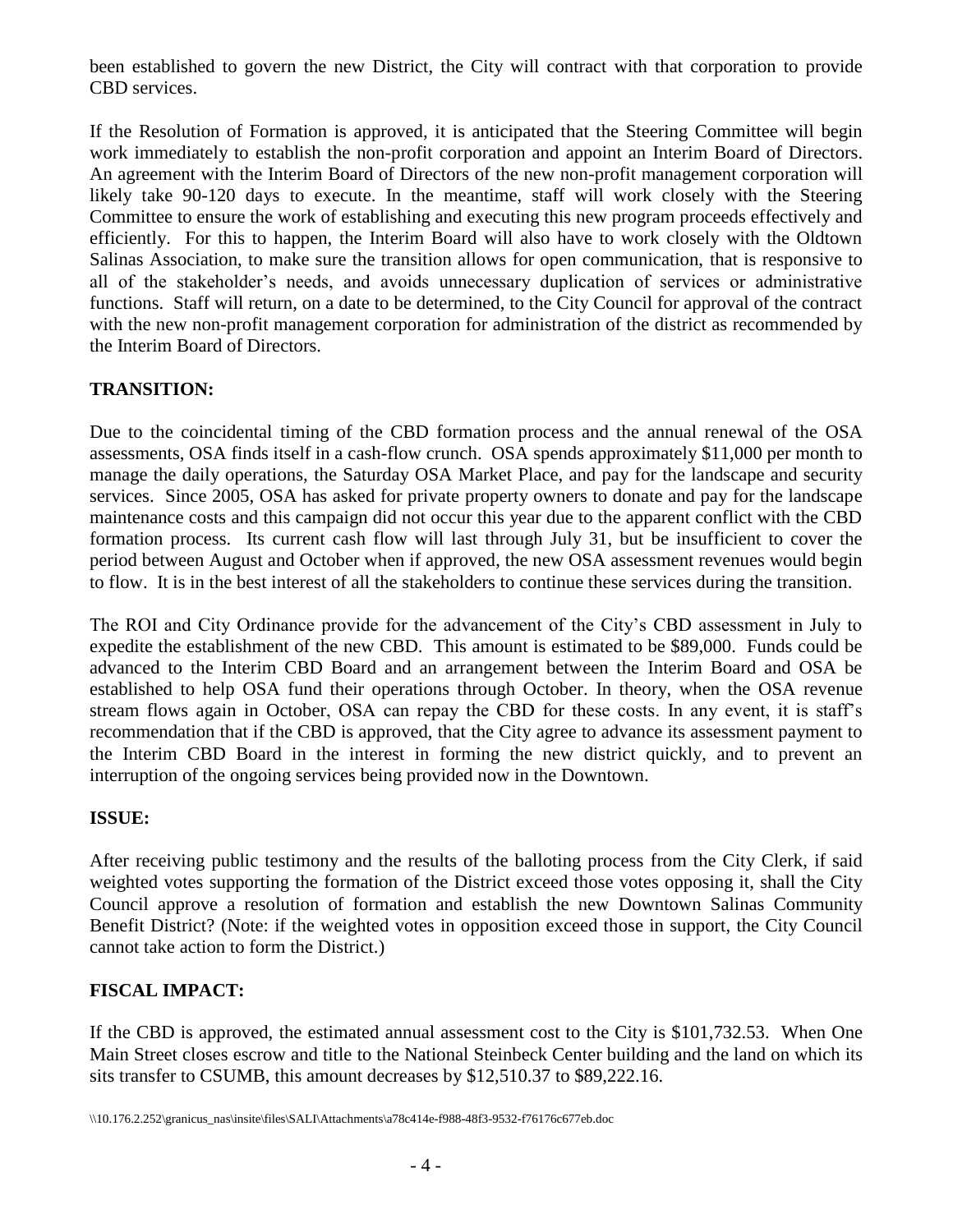If the Resolution of Formation is approved, \$89,222.16 will have to be appropriated this fiscal year from the General Fund Reserve. Staff recommends the advancement of up to 100% of this amount to the Interim Board of Directors for the quick formation of the management organization, and to assist in the transition from the current service levels to the newly created CBD services.

If approved, the City has the ability to recover the formation costs estimated to be \$80,000.

## **TIME CONSIDERATIONS:**

To become effective in FY 15-16, the process must be completed before the County Tax Assessor's July 31 deadline.

## **ALTERNATIVES/IMPLICATIONS**

Regardless of the outcome of the assessment ballot process, the City Council may chose not to adopt the Resolution of Formation and to not form the CBD. If the weighted ballots in opposition to the assessment outweigh the ballots in support, then the City Council cannot adopt the Resolution of Formation and form the CBD.

## **CITY COUNCIL GOALS:**

Establishing a Community Benefit District Downtown is consistent with four of the five Council goals: 1) economic diversity and prosperity; 2) safe livable community; 3) excellent infrastructure, and; 4) quality of life.

## **CONCLUSIONS:**

The Community Benefit District takes the best attributes from other types of business and property assessment programs and combines them into one that can be tailored to the specific needs of Salinas. The survey and petition results from property owners provided in this and previous reports indicate that there is solid support from property owners willing to pay for these enhanced improvements, their surroundings and to improve the Downtown's image.

The results of the ballot process will in past determine whether or not the Downtown property owners are ready to take their neighborhood to higher, more vibrant quality of life. If supported by a majority of property owners, staff recommends that the City Council adopt the Resolution of Formation and initiate permanent, meaningful and sustainable change to Salinas' downtown, and advance its assessment payment now to expedite its formation.

Distribution: Back-Up Pages: City Council Resolution of Formation Resolution of Formation City Manager Ballot Packet City Attorney Department Directors Steering Committee Members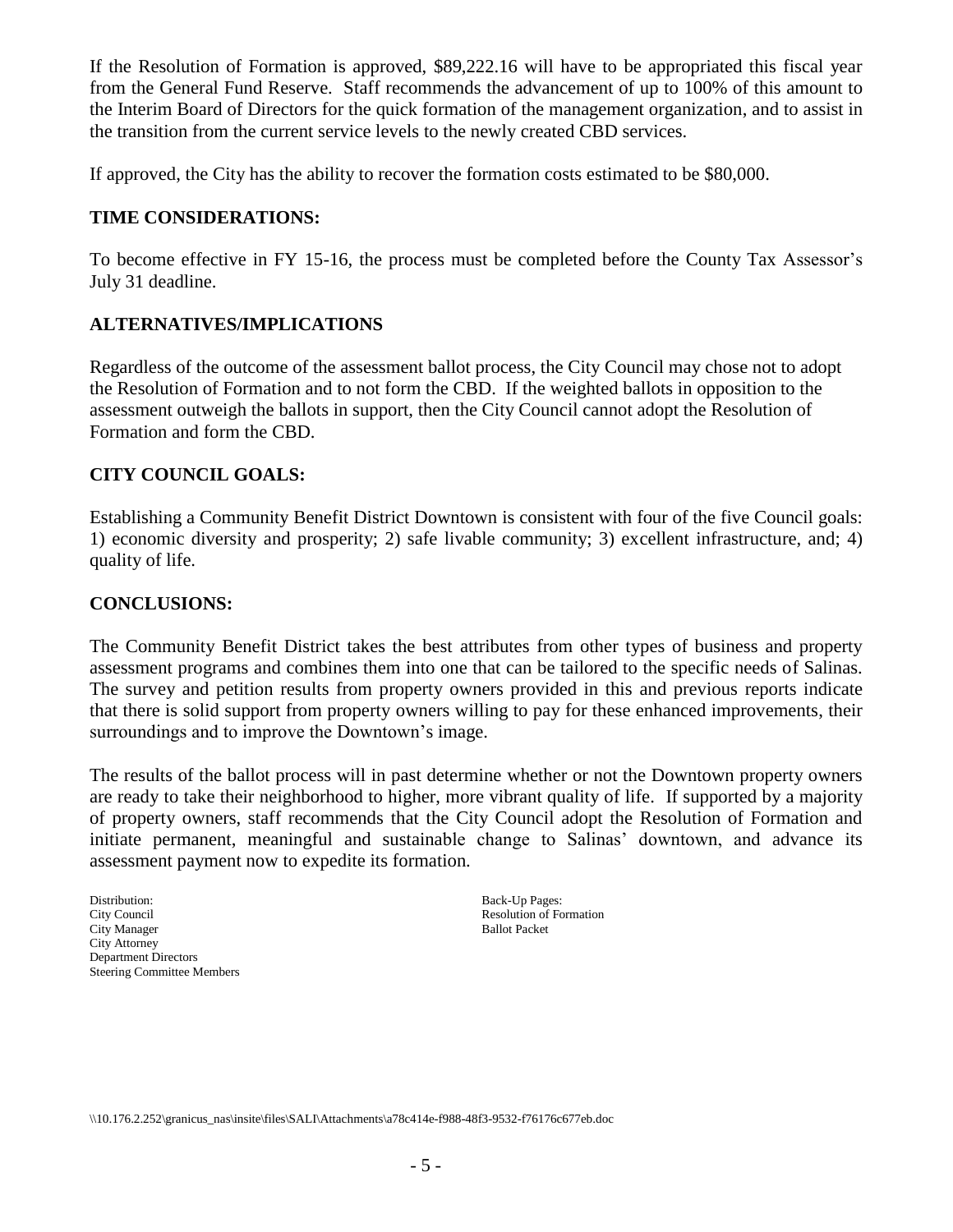#### **RESOLUTION NO. \_\_\_\_\_\_\_ (N.C.S.)**

#### **A RESOLUTION OF THE CITY COUNCIL OF THE CITY OF SALINAS FORMING THE DOWNTOWN SALINAS COMMUNITY BENEFIT DISTRICT (CBD) AND LEVYING ASSESSMENT THEREWITH**

**WHEREAS**, on December 16, 2014, the City Council adopted Ordinance 2556, the City of Salinas's Community Benefit District Ordinance, that authorizes the City to establish a Community Benefit District ("CBD") for up to 20 years to enhance the security, safety, appearance, and economic viability within such districts; and

**WHEREAS,** the Ordinance authorizes the City to levy and collect assessments on real property within such districts for the purpose of providing improvements and promoting activities that specially benefit real property within such districts; and

**WHEREAS**, the Ordinance authorizes the City to use the procedures set forth in the Property and Business Improvement District Law of 1994 (Streets & Highways Code sections 36600 *et seq*.) (the "PBID Law") as modified by the Ordinance for purposes of forming an assessment district; and

**WHEREAS**, the Ordinance authorizes the City Council to initiate proceedings to form a Community Benefits District upon the submission of a written petition, signed by property owners in the proposed district who will pay more than thirty percent of the assessments proposed to be levied in connection with such district; and

**WHEREAS**, such petitions were signed by property owners and provided to the City Council at their meeting May 26, 2015, and upon review, 43% of the property owners support the district and this exceeds the 30% threshold required by City Ordinance 2556; and

**WHEREAS**, the "Downtown Salinas Community Benefit District 2015 Management District Plan" and "Downtown Salinas Community Benefit District Engineer's Report" both dated April 21, 2015, for the proposed Downtown Salinas CBD has been prepared and contains all of the information required by the Ordinance, including, but not limited to, a description of the boundaries of the proposed CBD, the special benefit improvements and activities and an assessment amount for every parcel within the District; and

**WHEREAS,** Articles XIIC and XIID of the California Constitution and Section 53753 of the California Government Code (Proposition 218 Omnibus Implementation Act) also impose certain procedural and substantive requirements relating to the notice, protests and hearing requirements pertaining to new or increased assessments; and

**WHEREAS,** on May 26<sup>th</sup>, 2015, the City Council adopted Resolution 577, a Resolution of Intent to Form the Salinas Downtown Community Benefit District, approved the Management District Plan and Engineer's Report, and among other things and consistent with the State Constitution and State government Code, directed the City Clerk to mail Ballot Packets to the proposed district property owners and set July 21 at 4 PM as the date and time for convening a public hearing in the City Council Rotunda at 200 Lincoln Avenue, for the purpose of receiving public testimony and tabulating the weighted votes; and

\\10.176.2.252\granicus\_nas\insite\files\SALI\Attachments\a78c414e-f988-48f3-9532-f76176c677eb.doc **WHEREAS,** as directed by the Resolution of Intent, on June 3, 2015, no less than 45-days prior to the public hearing, the City Clerk mailed to 231 record owners of affected parcels a ballot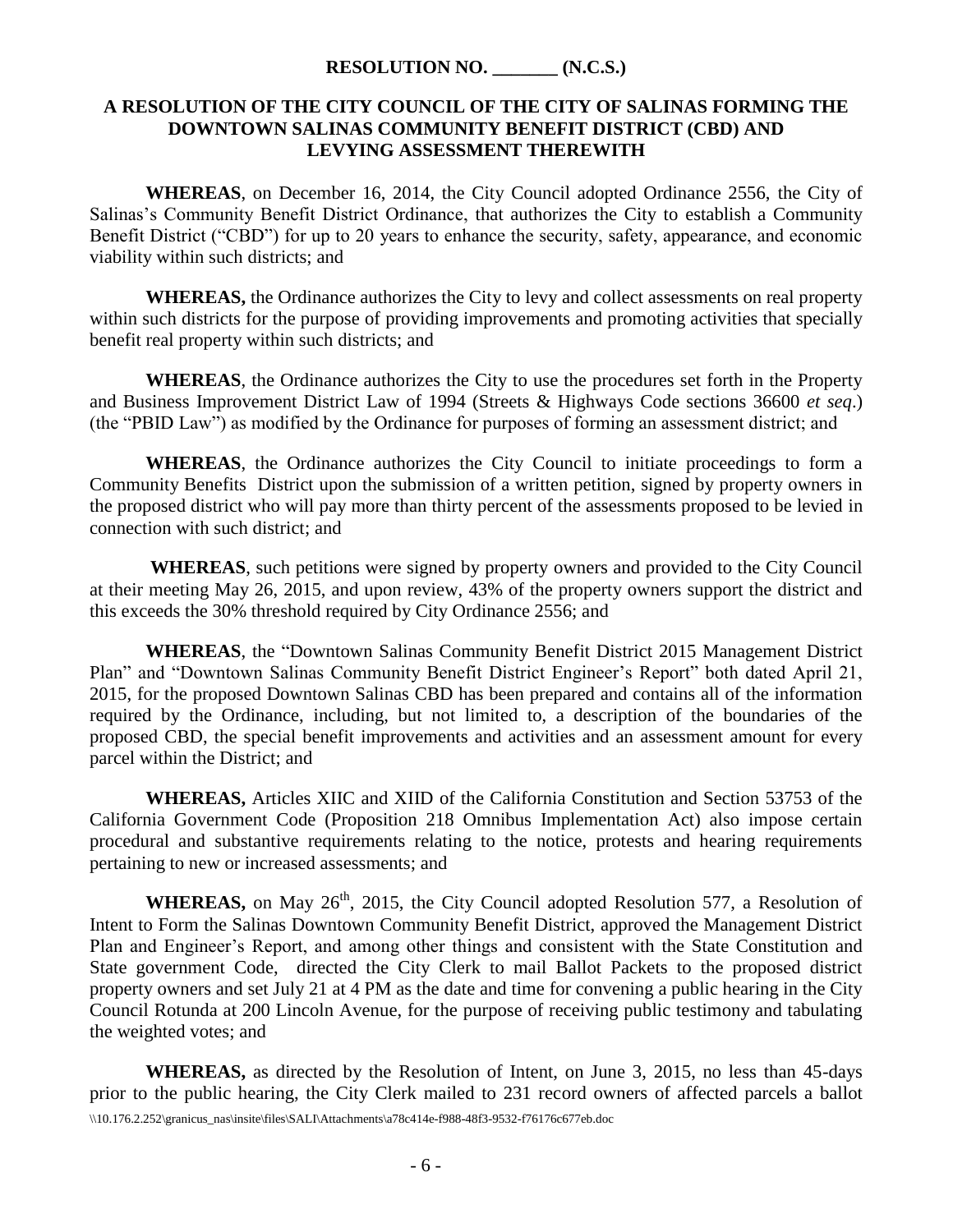Packet including a notice of July 21, 2015 public hearing on the formation of the Community Benefit District, and a Ballot Packet consisting of the ballot with the proposed assessment amount, a copy of the Resolution of Intent and a link to the Management Report, Engineer's Report and other data describing the process, as required by Article XIII D, Section 4 of the California Constitution and Section 53753 of the Government Code; and

**WHEREAS,** as directed by the Resolution of Intent, the City Clerk published on June 3, 2015, the Notice of Public Hearing and the Resolution of Intent in the local Salinas Californian newspaper announcing the public hearing July 21 to discuss the proposed establishment of the Downtown Salinas Community Benefit District; and

**WHEREAS,** On July 21, 2015 at 4:00 PM or as soon thereafter as was practicable, in the City Council Rotunda, the City Council held a public hearing, at which it heard and considered oral and written testimony from all interested persons; and

**WHEREAS,** following the public input portion of the Public Hearing, all assessment ballots that had been returned to the City were tabulated pursuant to the procedures set forth in the Resolution of Intent; and

**WHEREAS,** based on the tabulation, the City Council determined that a majority protest, as defined by Article XIII D, Section 4(e) of the California Constitution and Section 53753 of the California Government Code does not exist with respect to the assessment proposed in connection with the Downtown Salinas CBD; and

**WHEREAS,** the property within the area of the CBD will be benefited by the improvements and activities funded by the assessments levied in connection with the CBD. The assessment against each parcel does not exceed the reasonable cost of the proportional special benefit conferred on that parcel.

## **NOW, THEREFORE, BE IT RESOLVED BY THE CITY COUNCIL OF THE CITY OF SALINAS AS FOLLOWS:**

**Section 1**. The above recitals are true and correct.

**Section 2.** Pursuant to Article 4 of Chapter 21D of the Salinas City Code (Ordinance 2556) which incorporates provisions of Section 36621 of the PBID Law, the Downtown Salinas Community Benefit District (the "District") is hereby formed.

**Section 3**. The boundaries of the Downtown Salinas CBD as described in the Management Plan, and generally encompass all of downtown Salinas from Monterey Street west to Capital Street, and from the Train Station south to John and San Luis Streets.

**Section 4**. The proposed activities of the CBD as set forth in the Management Plan include sidewalk operations, marketing, district identity, beautification, security, maintenance, administration/corporate operations and an appropriate contingency/reserve. All proposed services and improvements will provide a special benefit to businesses and real property located within the District.

**Section 5**. The activities of the Downtown Salinas CBD will be funded by a total assessment levied and collected within the proposed Downtown Salinas CBD for fiscal year 2015-2016 of \$450,000. Section 7 of the Management Plan sets forth the proposed Downtown Salinas CBD annual